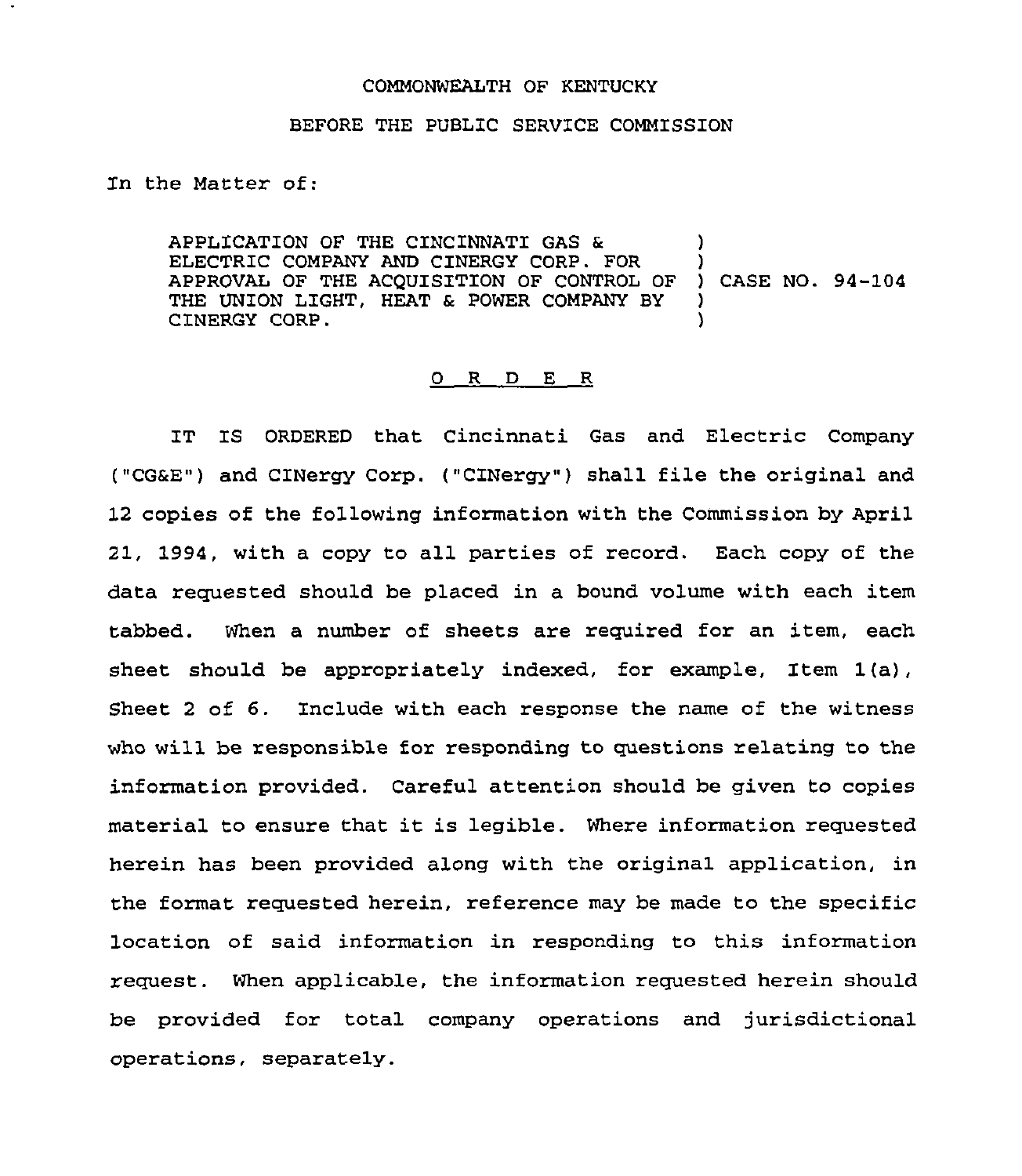1. There is no discussion in the application or testimony of the 1989 Schumaker & Company management audit of The Union Light, Heat and Power Company ("ULH&P"). In ULH&P's last three general rate cases, the Commission has expressed concerns about ULH&P's inability to track and quantify costs and savings resulting from the implementation of management audit recommendations.

a. Describe the impact the acquisition of indirect control by CINergy will have on ULH&P's efforts to implement the recommendations contained in the 1989 Schumaker & Company report.

b. Describe the impact the acquisition of indirect control by CINergy will have on ULH&P's efforts to address the Commission's expressed concerns about the costs and savings resulting from the implementation of management audit recommendations.

2. Beginning on page 11 of the direct testimony of James E. Rogers, Jr. is <sup>a</sup> discussion of environmental issues relating to PSI Resources, Inc. ("PSI"), CG&E, and ULH&P.

a. Provide copies of the 1990 PSI Environmental Charter and any updates, modifications, nr amendments.

b. Provide copies of the CG&E and ULH&P Statement of Environmental Principles.

c. Provide copies of the most recent draft of the CINergy Environmental Pledge.

d. Provide the dates that open meetings were held in Kentucky concerning the CINergy Environmental Pledge and name the interested groups represented.

 $-2-$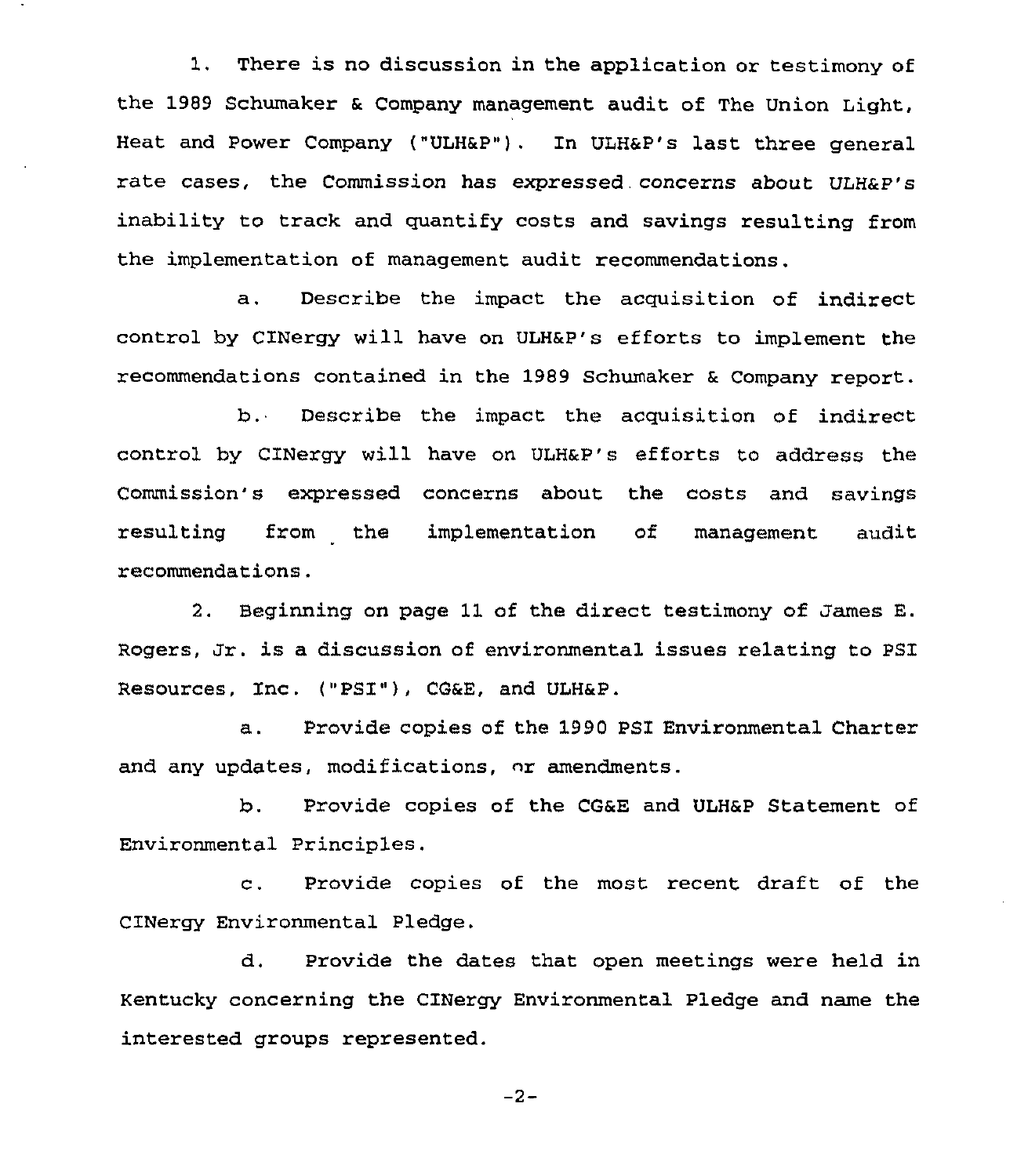3. On page 17 of the Rogers direct testimony is a discussion of the Unilateral Offer of Settlement filed by CG&E and PSI in the FERC proceeding. Explain why this document was limited to the issues raised by the Commission in its September 15, 1993 Request for Clarification or Rehearing of Order Conditionally Approving Merger.

4. Beginning on page 11 of the testimony of Terry E. Bruck is a discussion of CG&E's and ULH&P's Integrated Resource Planning ("IRP") approach. Describe any changes or differences which are expected to occur in the ULH&P IRP filings after the CINergy acquisition. Explain what difficulties are expected in providing ULH&P service territory specific information.

5. The direct testimony of Donald I. Marshall, page 25, states:

The goal of the ratemaking process is to identify all expenses for each respective jurisdiction and to avoid having expenses, whether offset by savings or not, simply not be recovered as a result of allocation Legitimate expenses should not unrecoverable simply because of jurisdictional allocation factor differences.

a. Provide the authoritative source(s) for this statement.

b. Has this Commission ever denied ULH&P's recovery of legitimate expenses solely because of differences in jurisdictional allocation factors?

6. Appendix E to the application contains the Service Agreement between the various regulated utilities comprising CINergy and CINergy Services, Inc. ("Service Company" ). Section

 $-3-$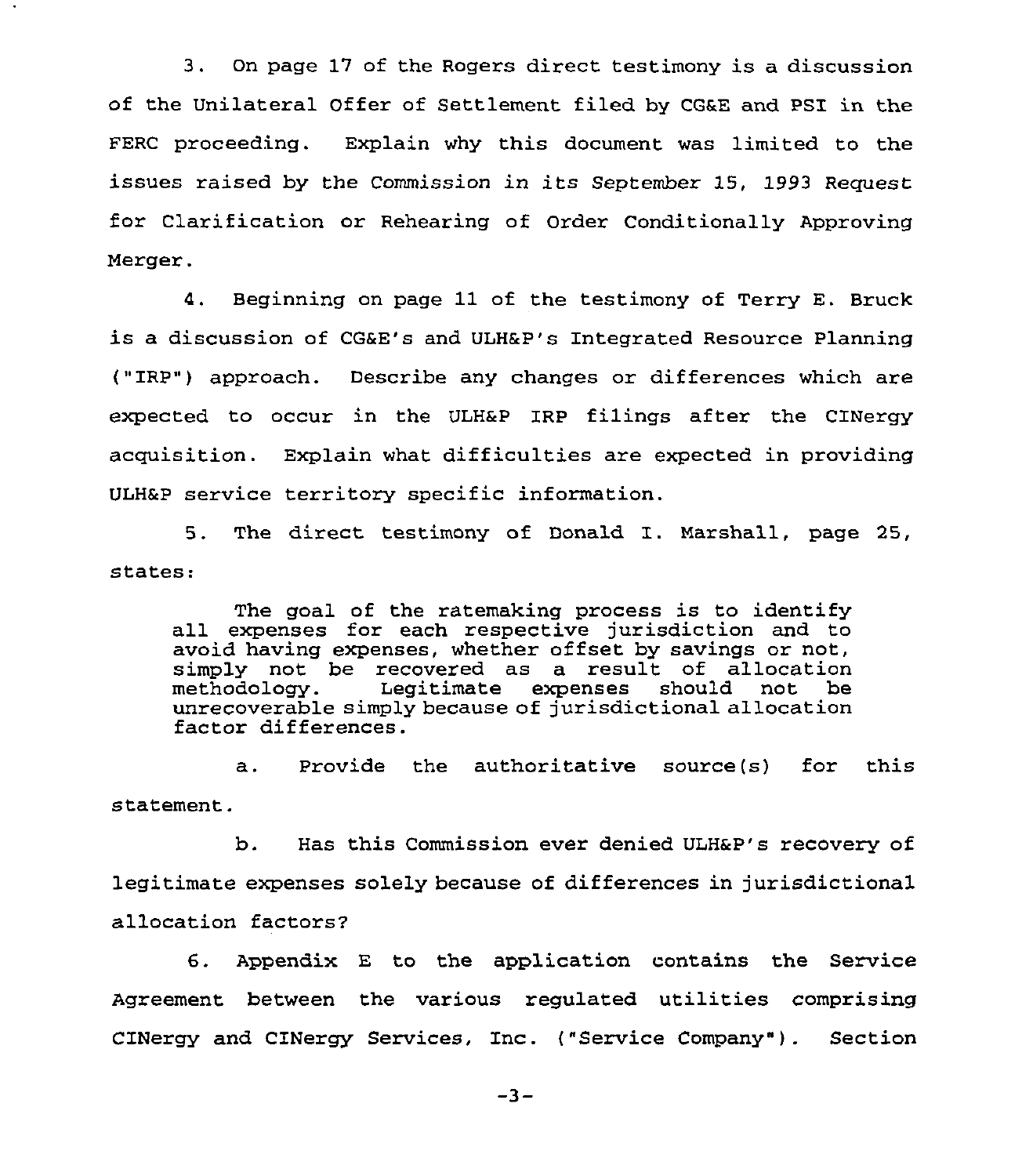4.3 of the Service Agreement addresses the issue of access to the Service Company's accounts and records.

a. Indicate whether the following are included in this provision:

(1) The Commission.

(2) The Attorney General.

(3) Any party granted full intervention by the Commission in a ULH&P proceeding.

b. Indicate whether a similar provision will be included in any service agreement established between CG&E and ULH&P.

7. List the specific operatiors and functions now being performed by employees of CG&E or ULH&P that after the reorganization will be performed by the Service Company.

8. Schedule DIM-1 lists estimated allocated merger savings for ULH&P on an annual basis for 1994 to 2003.

a. For each year shown, what categories of savings will flow directly to ULH&P without a CG&E wholesale rate case?

b. What categories of savings will flow to ULH&P only if cG&E files <sup>a</sup> wholesale rate case?

9. Does ULH&P intend to file annual rate applications in Kentucky to pass the merger related savings to ratepayers? If no, explain how the increasing level of savings will be reflected in Kentucky retail rates.

10. Marshall direct testimony, page 12, discusses CG&E's intent to file two wholesale rate cases to pass merger related

 $-4-$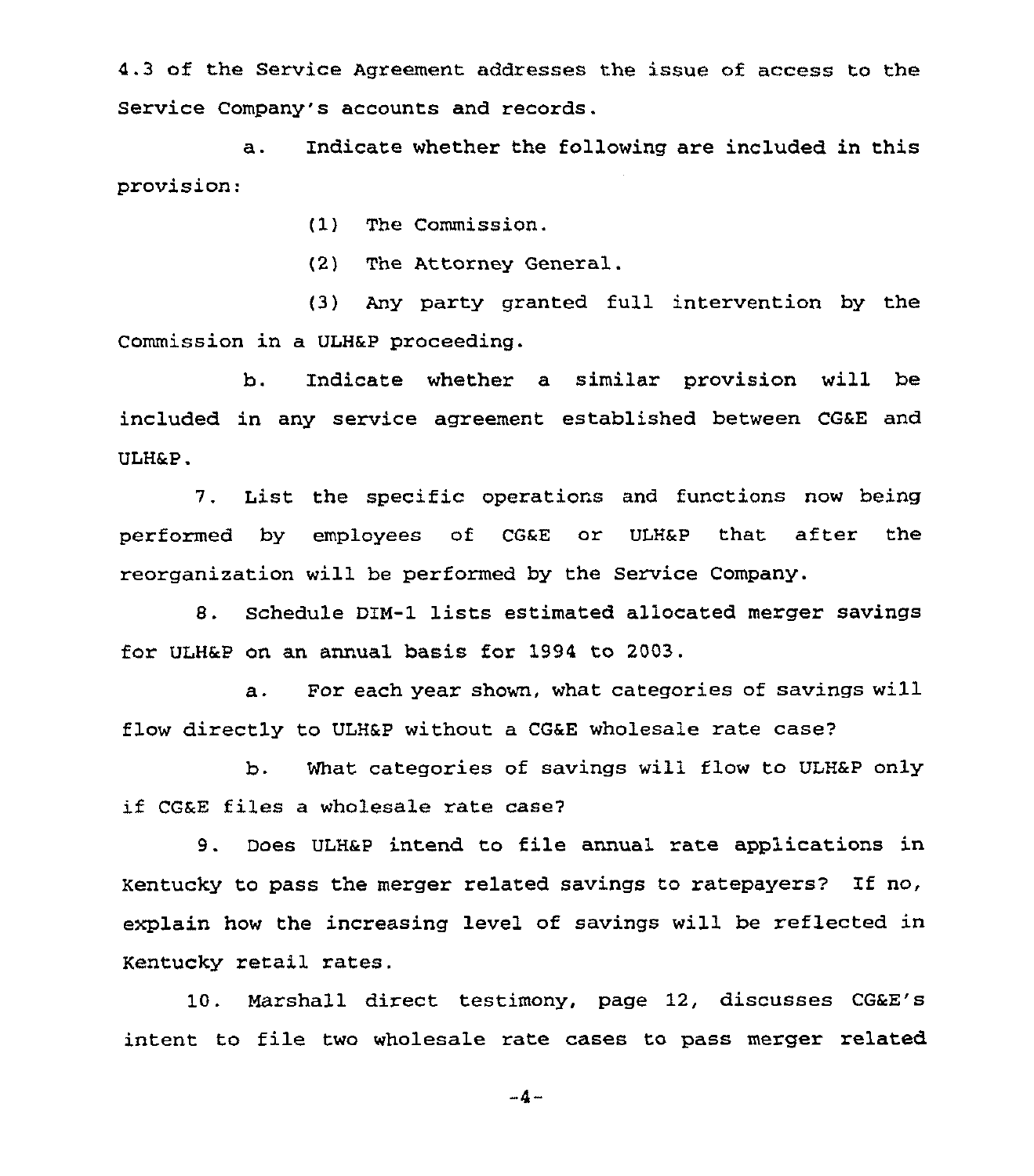savings to ULH&P; one within 60 days of consummating the merger and one five years thereafter. Based on a 1995 test year for the first rate case, DIM-1 indicates that ULH&P will receive no capitalized savings and \$.3 million in non-production expense savings. However, in each subsequent year through 1999, capitalized savings increase from \$.4 to \$2.0 million and non-production expense savings increase from \$1.1 to \$1.3 million. Explain fully how the merger related savings shown on DIM-1 for the years 1996 to 1999 will flow to ULH&P.

a. Is there any mechanism currently in place to pass the increasing level of savings that are not passed through CG&E's fuel adjustment clause?

b. If the answer to (a) is yes, describe fully the mechanism. If no, explain fully the justification for CG&E retaining the benefits for 1996 to 1999 that are reflected on DIM-1 as ULH&P\*s allocated share.

11. Identify by name or number each generating unit at the Woodsdale Generating Station and for each unit provide the following information; in-service date, original cost, annual depreciation expense, and total accumulated depreciation to date.

12. Provide all documents, letters, memoranda, notes, or other writings that contain any of the following information:

a. Support for the statement in Rogers' direct testimony, page 5, that CG&E deferred a wholesale rate case because of the pending PSI/CG&E merger.

$$
-5 -
$$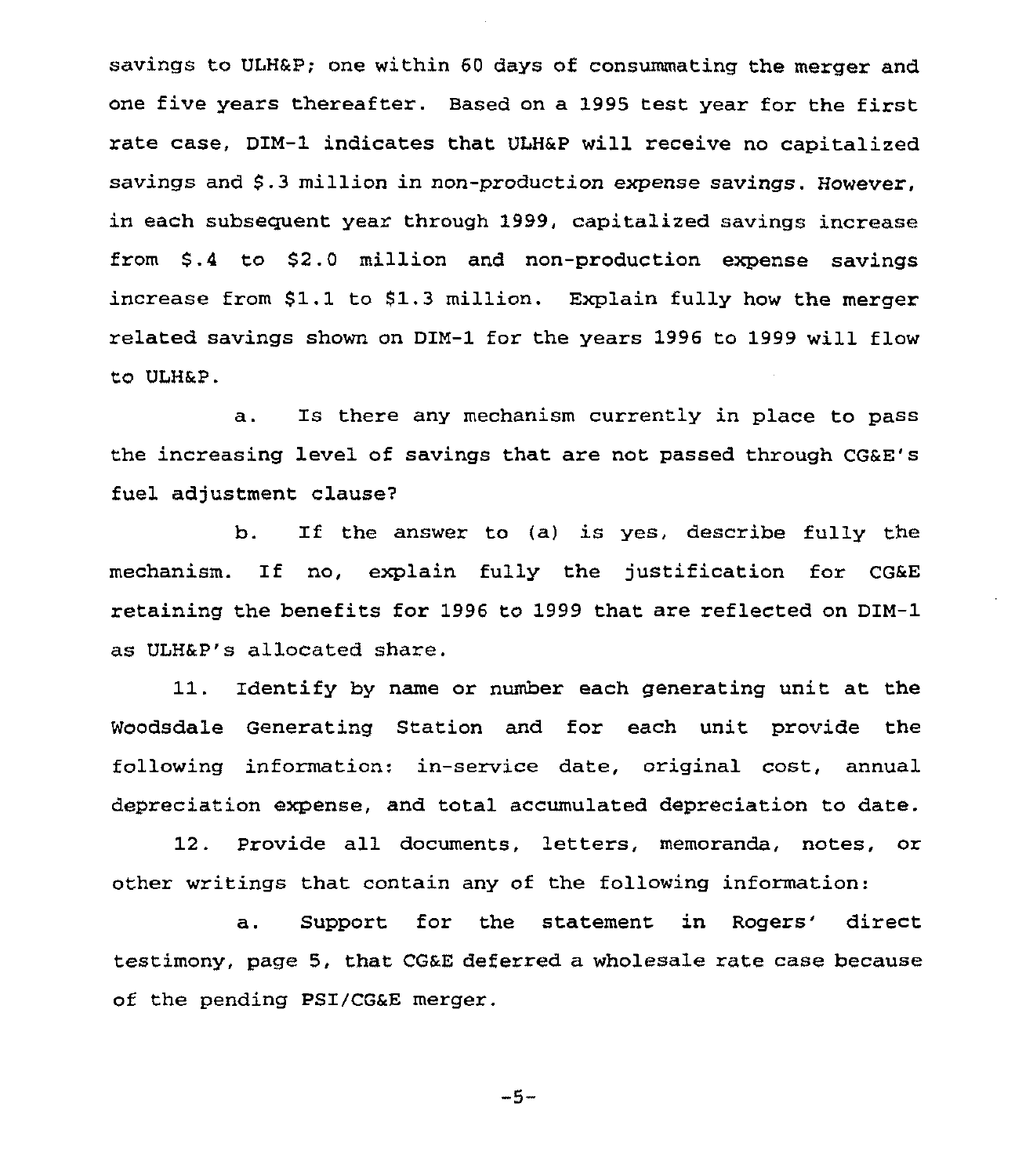b. The date that CG&E intended to file a wholesale rate case but for the merger.

c. The amount of rate increase that CG&E will request for wholesale rates paid by ULH&P.

13. Marshall direct testimony, page 35, states that Ohio retail rates recognize "the majority of costs of our Woodsdale Generating Plant."

a. Describe in detail the costs of CG&E's Woodsdale Generating Plant that are not recognized in Ohio retail rates and explain why the costs are not in rates.

b. Does CG&E intend to include in its next wholesale rate case only the majority of woodsdale costs as recognized in Ohio retail rates or all costs including those not recognized in Ohio retail

14. As part of the merger application pending at the FERC, CG&E has entered into an Ohio Joint Stipulation and Agreement ("Ohio Agreement" ) providing significant regulatory and financial benefits to Ohio retail customers. For each of the following benefits provided in Ohio, state whether CINergy and CG&E (or ULH&P, if applicable) is willing to provide the same benefit to Kentucky retail ratepayers, and if not, provide a detailed explanation.

a. Article III, paragraphs <sup>C</sup> and <sup>D</sup> of the Ohio Agreement providing for state commission review of affiliate contracts.

 $-6-$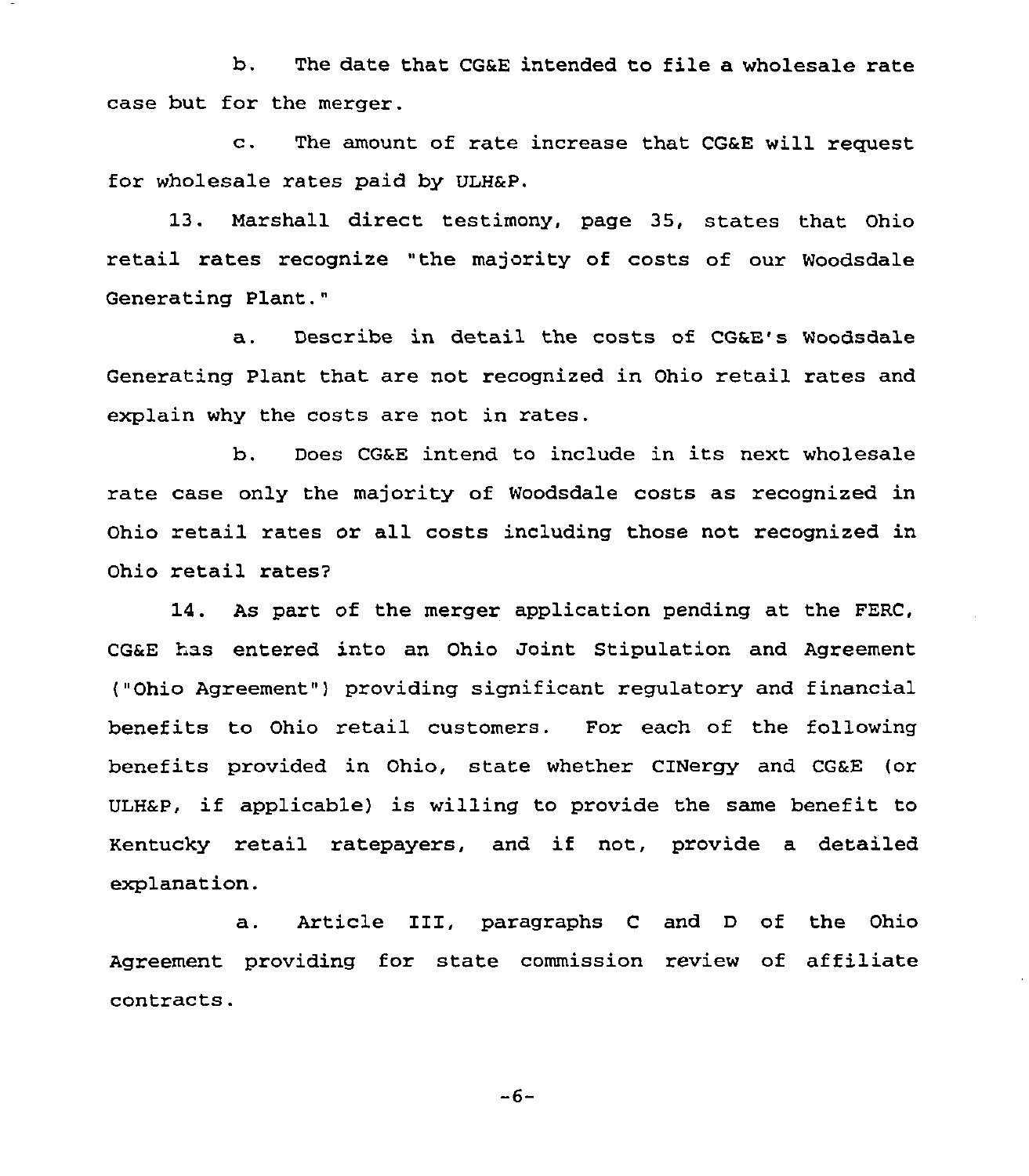b. Article III, paragraph <sup>G</sup> of the Ohio Agreement providing for a hold harmless agreement whereby retail electric or gas rate increases will not reflect merger related costs to the extent that such electric or gas costs are not offset by merger related benefits.

c. Article III, paragraph I of the Ohio Agreement providing for the service of a copy of any declaration or amendment relating to filings at the Securities and Exchange Commission.

d. March 4, 1994 transmittal letter to the FERC, page 4, providing for a retail electric rate moratorium from the consummation of the merger and reorganization to January 1, 1999.

15. In the Offer of Settlement filed by CINergy and CG&E at the FERC on March 4, 1994, Exhibit <sup>D</sup> provides that in addition to a retail electric rate moratorium in Ohio through January 1, 1999, CGEE will forego on an annual basis beginning May 21, 1995, the collection of \$21,175,000 attributable to the phase-in deferrals of the Zimmer Generating Plant charged to Ohio customers. Explain fully why the reasoning supporting CGSE's decision to allow Ohio customers to pay less than the full cost of the Zimmer Plant should not apply with equal force to Kentucky customers and the Woodsdale Generating Station.

16. Marshall direct testimony, page 4, discusses an additional service agreement between CG6E and ULH6P. Explain fully whether CG&E is willing to provide the Kentucky Commission the same authority over this agreement as has been provided to the Ohio and

-7-